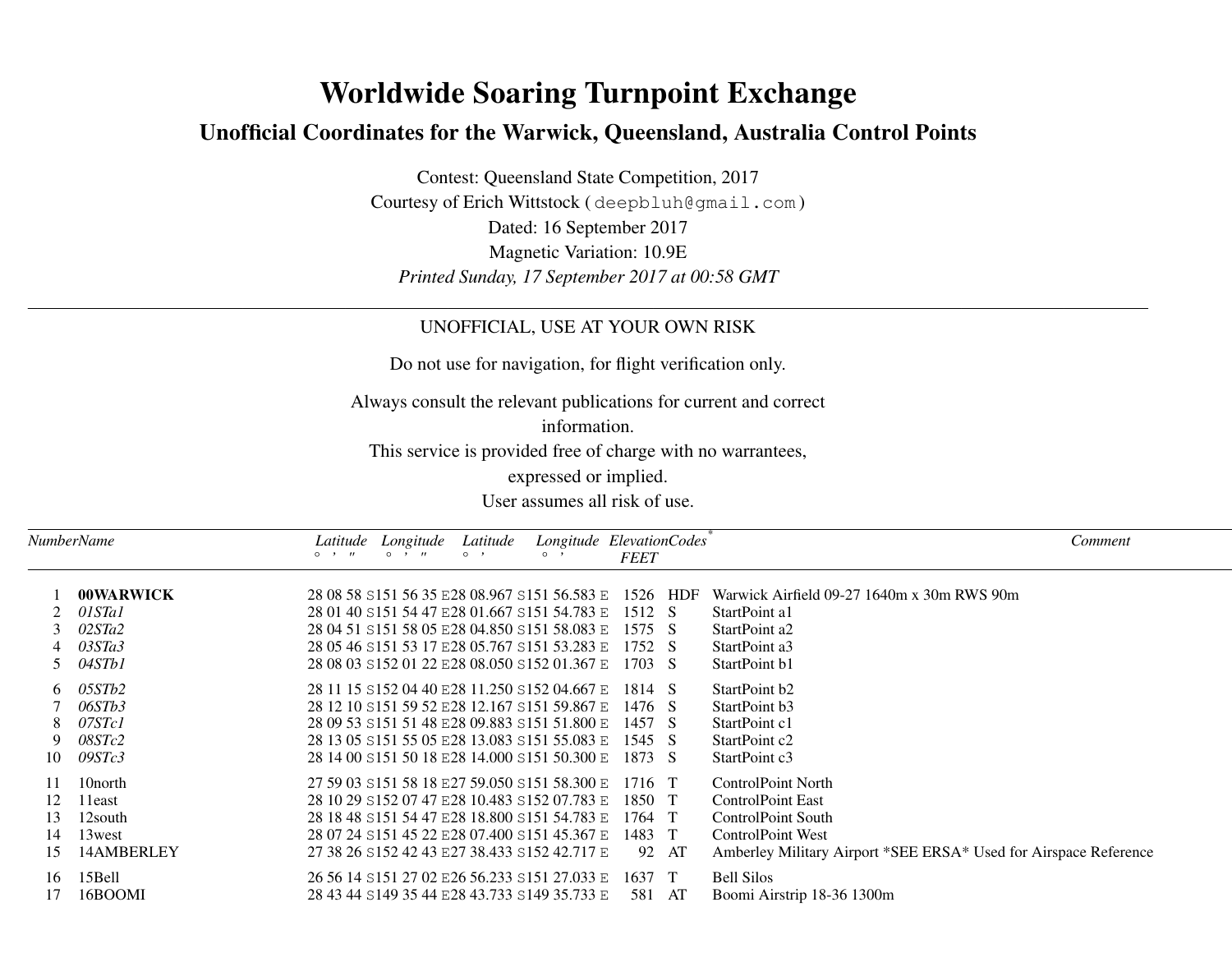#### *Warwick, Queensland, Australia - page 2*

| <b>NumberName</b>          |                                                                                                    | $\circ$ $\cdot$ $\cdot$ | Latitude Longitude Latitude<br>$\circ$ $\circ$ $\cdot$ $\cdot$ | $\circ$ $\cdot$ | $\circ$ $\cdot$                                                                                                                                                                                                                                                   | Longitude ElevationCodes<br><b>FEET</b>         | Comment                                                                                                                                                                                                                                   |
|----------------------------|----------------------------------------------------------------------------------------------------|-------------------------|----------------------------------------------------------------|-----------------|-------------------------------------------------------------------------------------------------------------------------------------------------------------------------------------------------------------------------------------------------------------------|-------------------------------------------------|-------------------------------------------------------------------------------------------------------------------------------------------------------------------------------------------------------------------------------------------|
| 18<br>19<br>20             | 17Bringalily<br>18BRISBANE<br>19BRISBANE WEST WELLCAMP27 33 31 S151 47 39 E27 33.517 S151 47.650 E |                         |                                                                |                 | 28 06 06 S151 09 51 E28 06.100 S151 09.850 E 1137 T<br>27 23 03 S153 07 03 E27 23.050 S153 07.050 E                                                                                                                                                               | 13 AT<br>1509 AT                                | <b>Bringalily Road Bend</b><br>BRISBANE Airport *SEE ERSA* Used for Airspace Reference<br>Wellcamp Airfield 12-30 2870m x 45m RWS 300m Graded 150m - RWY 30 THR                                                                           |
| 21<br>22<br>23<br>24<br>25 | 20Broadwater<br>21Brookstead<br>22Bunya Twr<br>23 Canning Creek<br>24Cecil Plains                  |                         |                                                                |                 | 27 21 19 S151 06 00 E27 21.317 S151 06.000 E<br>27 45 45 S151 26 47 E27 45.750 S151 26.783 E<br>26 53 22 S151 36 26 E26 53.367 S151 36.433 E<br>28 14 13 S151 09 24 E28 14.217 S151 09.400 E<br>27 32 06 S151 11 32 E27 32.100 S151 11.533 E 1125 T               | 1099 T<br>1296 T<br>3638 T<br>1053 T            | <b>Broadwater Lagoon</b><br><b>Brookstead Silo</b><br><b>Bunya Radio Towers</b><br><b>Canning Creek</b><br>Cecil Plains Silo                                                                                                              |
| 26<br>27<br>28<br>29<br>30 | 25CHINCHILLA<br>26CLIFTON<br>27Cooyar<br>28DALBY<br>29YMCF                                         |                         |                                                                |                 | 26 46 10 S150 37 00 E26 46.167 S150 37.000 E<br>27 55 42 S151 50 48 E27 55.700 S151 50.800 E<br>26 59 01 S151 50 06 E26 59.017 S151 50.100 E<br>27 09 19 S151 16 02 E27 09.317 S151 16.033 E 1138 AT<br>27 20 59 S151 30 50 E27 20.983 S151 30.833 E              | 1030 AT<br>1450 AT<br>1598 T<br>1250 AT         | Chinchilla Airfield 03-21 594m x 18m RWS 60m 14-32 1066m x 18m RWS 90m<br>Clifton Airstrip 06-24 800m x 30m<br>Cooyar<br>Dalby Airfield 13-31 1268m 04-22 914m<br>McCaffrey Airfield 12-30 934 m grass strip. Darling Downs Soaring Club. |
| 31<br>32<br>33<br>34<br>35 | 30Dulacca<br>31Durong S<br>32Felton East<br>33GOONDIWINDI<br>34Gore                                |                         |                                                                |                 | 26 38 21 S149 45 17 E26 38.350 S149 45.283 E<br>26 23 59 S151 15 00 E26 23.983 S151 15.000 E<br>27 48 12 S151 46 32 E27 48.200 S151 46.533 E<br>28 31 17 S150 19 13 E28 31.283 S150 19.217 E<br>28 17 28 S151 30 17 E28 17.467 S151 30.283 E                      | 997 T<br>997 T<br>1444 T<br>714 AT<br>1747 T    | Dulacca Rail Siding<br>Durong South<br><b>Felton East</b><br>Goondiwindi Airfield 04-22 1340m x 30m RWS 90m Graded 90m 12-30 795m x 30<br>Gore                                                                                            |
| 36<br>37<br>38<br>39<br>40 | 35Greymare<br>36INVERELL<br>37Jandowae N<br>38Jandowae Silo<br>39Killarney                         |                         |                                                                |                 | 28 12 43 S151 46 03 E28 12.717 S151 46.050 E<br>29 53 18 S151 08 39 E29 53.300 S151 08.650 E<br>26 39 04 S151 04 05 E26 39.067 S151 04.083 E 1250 T<br>26 48 00 S151 07 20 E26 48.000 S151 07.333 E 1129 T<br>28 20 43 S152 17 37 E28 20.717 S152 17.617 E 1781 T | 1531 T<br>2667 AT                               | Greymare<br>Inverell Airfield 16-34 2114m x 30m RWS 150m Graded 90m<br>Jandowae North road intersection<br>Jandowae Silo<br>Killarney Pool                                                                                                |
| 42<br>43<br>44<br>45       | 40KINGAROY<br>41Kogan<br>42Kumbarilla<br>43Kumbia<br>44MacAlister                                  |                         |                                                                |                 | 26 34 51 S151 50 28 E26 34.850 S151 50.467 E<br>27 02 17 S150 45 11 E27 02.283 S150 45.183 E<br>27 19 02 S150 52 21 E27 19.033 S150 52.350 E<br>26 41 26 S151 39 19 E26 41.433 S151 39.317 E<br>27 02 33 S151 04 30 E27 02.550 S151 04.500 E 1129 T               | 1492 AT<br>997 T<br>1099 T<br>1352 T            | Kingaroy Airfield 16-34 1600m x 30m RWS 150m Graded 90m 05-23 1303m x 30<br><b>KOGAN</b><br>Kumbarilla crossing<br><b>KUMBIA</b><br>MacAlister Silo                                                                                       |
| 46<br>47<br>48<br>49<br>50 | 45Maclagan<br>46Maryvale<br>47Meandarra<br>48MILES<br>49MILLMERRAN                                 |                         |                                                                |                 | 27 05 06 S151 37 59 E27 05.100 S151 37.983 E<br>28 03 32 S152 14 34 E28 03.533 S152 14.567 E<br>27 19 14 S149 53 14 E27 19.233 S149 53.233 E<br>26 48 22 S150 10 11 E26 48.367 S150 10.183 E<br>27 51 48 S151 16 30 E27 51.800 S151 16.500 E                      | 1496 T<br>1798 T<br>948 T<br>1002 AT<br>1312 AT | Maclagan<br>Maryvale<br>Meandarra<br>Miles Airfield 04-22 1590m x 30m RWS 90m<br>Millmerran Aifield 13-31 1300m                                                                                                                           |
| 51<br>52<br>53<br>54<br>55 | 50Millmerran PS<br>51Moonie<br>52MOREE<br>53MUNGINDI<br>54Nanago                                   |                         |                                                                |                 | 27 57 48 S151 16 30 E27 57.800 S151 16.500 E 1411 T<br>27 43 00 S150 22 01 E27 43.000 S150 22.017 E<br>29 29 56 S149 50 41 E29 29.933 S149 50.683 E<br>28 58 02 S149 03 13 E28 58.033 S149 03.217 E<br>26 41 21 S151 59 19 E26 41.350 S151 59.317 E               | 997 T<br>701 AT<br>600 AT<br>1188 AT            | Millmerran Power Station<br>Moonie Road Crossing<br>Moree Airfield 01-19 1613m x 30m RWS 150m Graded 90m 05-23 977m x 23m R<br>Mungindi Airfield 12-30 1404m<br>Nanango Airstrip 05-23 1100m x 30m                                        |
| 56<br>57                   | 55NARRABRI<br>56OAKEY<br>58 57Pilton North                                                         |                         |                                                                |                 | 30 19 09 S149 49 38 E30 19.150 S149 49.633 E<br>27 24 41 S151 44 07 E27 24.683 S151 44.117 E<br>27 50 55 S152 04 20 E27 50.917 S152 04.333 E 1703 T                                                                                                               | 788 AT<br>1335 AT                               | Narrabri Airfield 09-27 1213m x 30m RWS 90m 18-36 1765m x 30m RWS 150m Q<br>Oakey Airfield 09-27 1089m x 23m RWS 90m 14-32 1649m x 30m RWS 90m05-2<br>Pilton North                                                                        |